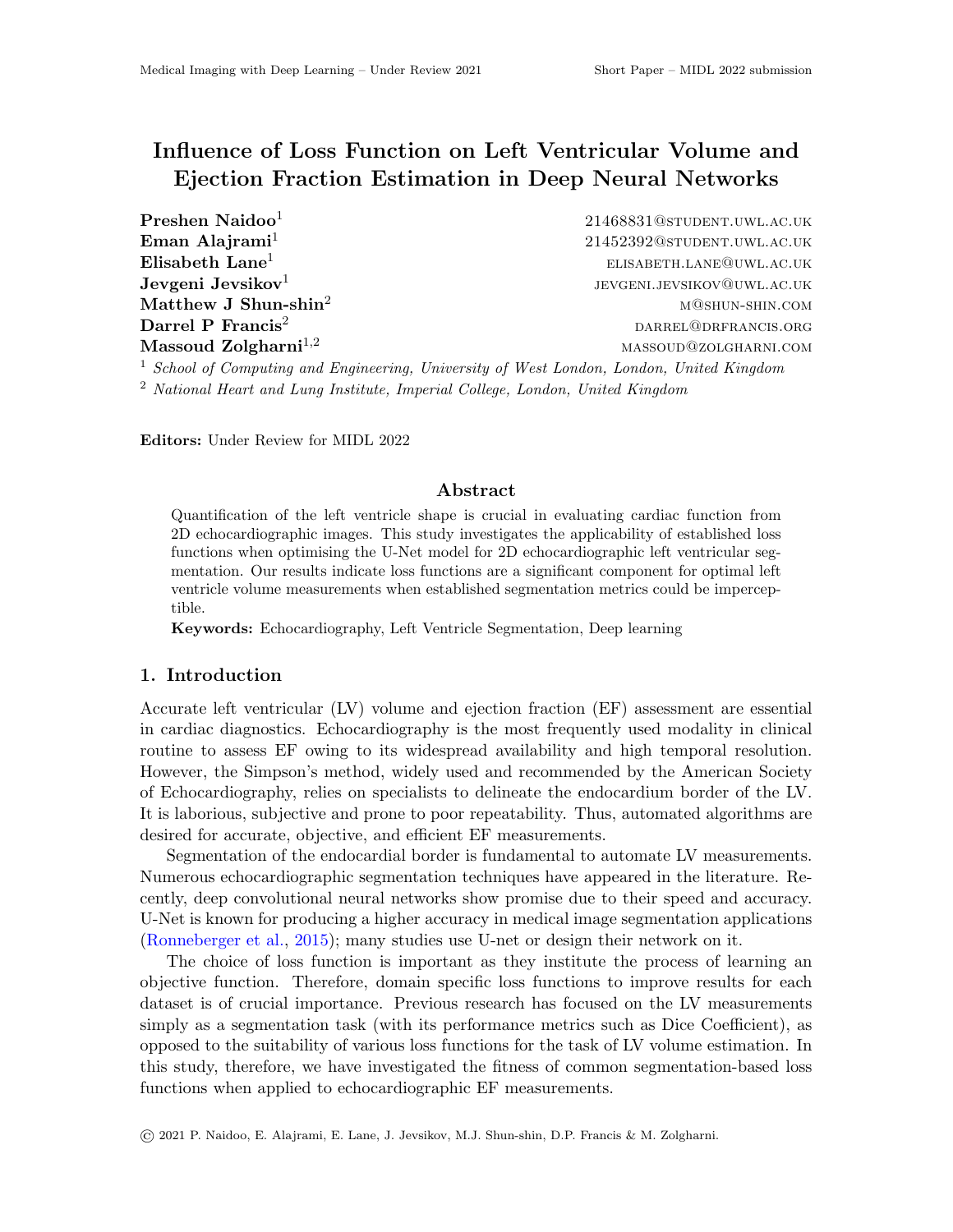#### 2. Method and dataset

1224 Videos of the apical 4-chamber echocardiographic view, acquired between 2015 and 2016, were extracted from Imperial College Healthcare NHS Trust's echocardiogram database. The acquisition of the images was performed by experienced echocardiographers and according to standard protocols, using ultrasound equipment from GE and Philips manufacturers. Ethical approval was obtained from the Health Regulatory Agency (Integrated Research Application System identifier 243023). From these videos, a total of 2600 images were sampled from different points in the cardiac cycle. Each image underwent labelling by one individual from a pool of experts using our in-house online labelling platform (https://unityimaging.net). This dataset was used for model developments (i.e., training and validation).

The testing comprised 100 videos, from consecutive studies conducted over 3 working days in 2019, at least 3 years away from the date of collection for the model development dataset. Our previous deep neural network [\(Lane et al.,](#page-2-1) [2021\)](#page-2-1) was used to identify the end-diastolic and end-systolic frames of the 100 videos. These selected frames were used for the human expert annotations. Each of the 200 resulting images was then labelled by 11 experts, using the platform. The concensus of the expert was finally used as the ground-truth in the testing dataset.

U-Net was implemented in TensorFlow and was trained on an Nvidia RTX3090 GPU. The loss functions chosen for experimentation are common for image segmentation tasks and were selected from three categories:

- Distribution-based loss: *Binary cross entropy (BCE) loss*
- Region-based loss: *Dice loss, Tvsersky loss, Focal Tvsersky loss*
- Compound loss:  $BCE+Dice$

After training the model for different loss functions, each model was evaluated using the established evaluation metrics for segmentation tasks, i.e., Dice Coefficient (DSC) and Hausdorff Distance (HD) and domain specific metrics (i.e., volume and EF measurements) by averaging the error across all images in the testing dataset. The volume was computed using Simpson's method. The average Volume Error is calculated using Cartesian pixel coordinates by computing the difference between the volume of the ground-truth and the predicted endocardial borders and can be expressed as:

$$
V \text{avg}\epsilon = \frac{1}{m} \sum_{i=1}^{m} |Vgt_i - Vpred_i|,
$$

EF was estimated by dividing the stroke volume (i.e., the difference between end-diastolic and end-systolic volumes) by the end-diastolic volume:

$$
EF(\%) = \left(\frac{EDV - ESV}{EDV}\right) \times 100
$$

#### 3. Results and Discussion

Table 1 highlights the miniscule variation in DSC and HD across all loss functions despite vast differences in Average Volume Error. Hence, excellent scores for DSC and HD do not